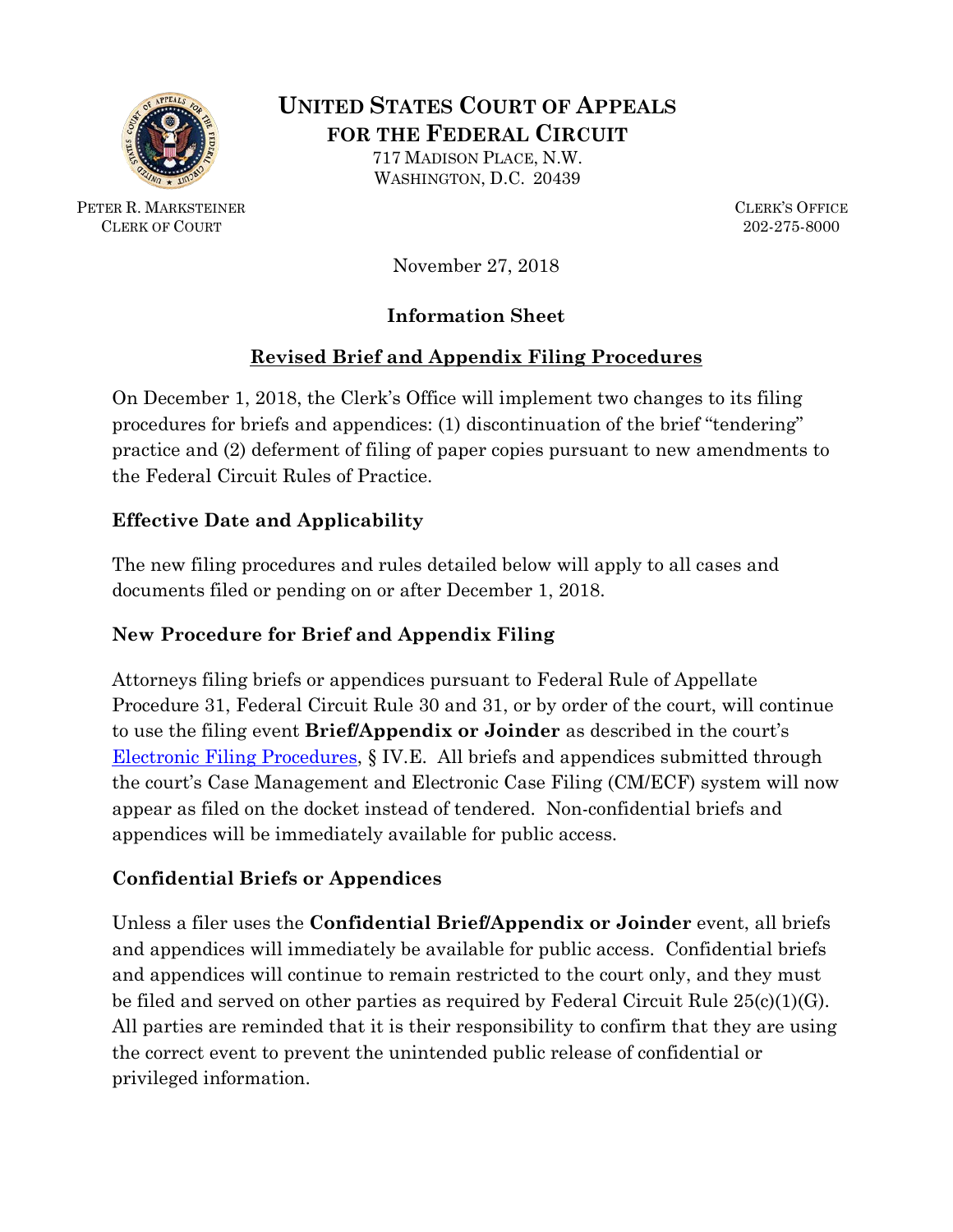Filers should immediately contact the Clerk's Office to rectify any inadvertent release of confidential or privileged information due to erroneous filing.

#### **Clerk's Office Compliance Review**

Once a brief or appendix is filed, the Clerk's Office will review the submission for compliance with the federal appellate and circuit rules. Until such review is completed, the entry will reflect the document is "Pending Compliance Review." The Clerk's Office will edit and re-serve the docket entry when review is completed. If the document is found to be non-compliant, a notice of non-compliance will issue directing the party to correct the area of non-compliance as provided under Federal Circuit Rule 25(c)(4) (as amended Dec. 1, 2018) and the [Clerk's Office's Revised](http://www.cafc.uscourts.gov/sites/default/files/announcements/NonComplianceProceduralChange-Public_Notice-070918.pdf)  [Document Compliance Review Procedure.](http://www.cafc.uscourts.gov/sites/default/files/announcements/NonComplianceProceduralChange-Public_Notice-070918.pdf) Regardless of any pending review, the deadline for any responsive brief will continue to run from the date the initial document was filed and served in CM/ECF. *See* Fed. R. App. P. 31(a); Fed. Cir. R. 31(a) (briefs); Fed. Cir. R. 30(a)(4) (appendix).

#### **Discontinued Listing of Due Dates**

As part of this new procedure, docket entries for brief and appendices will no longer reflect the due dates for any responsive briefs or paper copies. Parties must refer to the Federal Rules of Appellate Procedure and Federal Circuit Rules to determine deadlines unless an order of the court specifies a different deadline.

### **New Procedure for Submitting Paper Copies:**

As explained in the Practice Note to Rule 25 (as amended Dec. 1, 2018), the Clerk's Office will issue a notice requesting paper copies of all briefs and appendices shortly after briefing has completed. Upon issuance of the notice, paper copies of all outstanding briefs and appendices will be due within five business days. Parties should refrain from filing paper copies prior to the court's notice, unless ordered otherwise. Upon receipt, a notation will be made on the docket and the Clerk's Office will review the paper copies for compliance and if needed issue a notice of non-compliance as provided under Federal Circuit Rule 25(c)(4) (as amended Dec. 1, 2018) and the [Clerk's Office's Revised Document Compliance Review Procedure.](http://www.cafc.uscourts.gov/sites/default/files/announcements/NonComplianceProceduralChange-Public_Notice-070918.pdf)